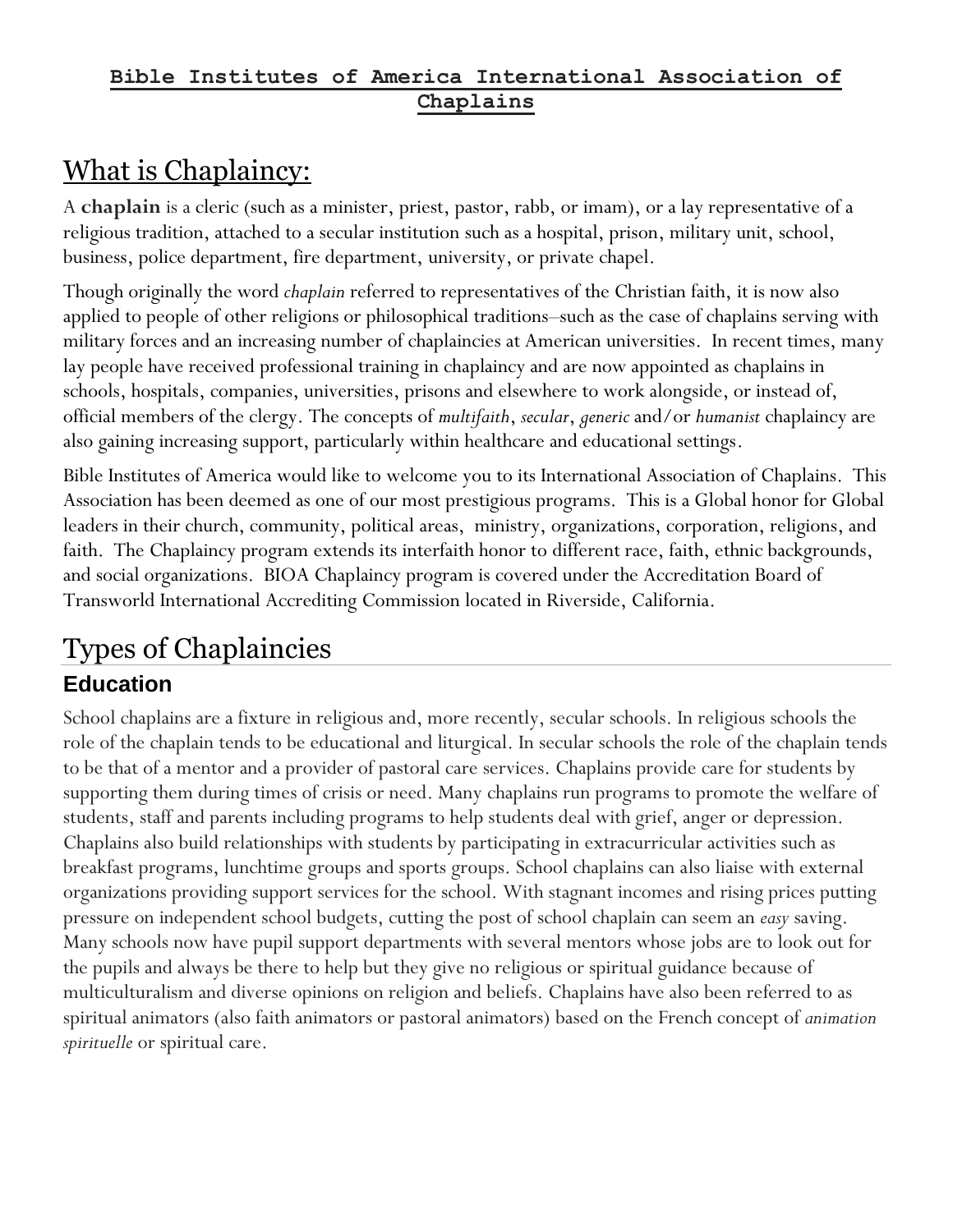#### **Fire departments**

Chaplains working with fire departments provide the same kind of support as do chaplains working with law enforcement, and sometimes face even greater danger, working with the wounded in often very dangerous surroundings.

#### **Environmental**

Environmental chaplaincy is an emerging field within chaplaincy. Environmental chaplains (also known as eco-chaplains, Earth chaplains, nature chaplains) provide spiritual care in a way that honors humanity's deep connection to the earth. Environmental chaplains hold many roles. They may support people working on the frontlines of issues like climate change or other environmental issues or they may support people impacted by industrial or other disasters by providing pastoral care, presence, and rituals. Environmental chaplains may also bear witness to the Earth itself and represent the merging of science and spirituality. Their role can be to "usher in a new conscience and consciousness to find contentment, the appreciation of inner riches over outer wealth, quality over quantity" using universally appreciated values, such as honesty and vision.

## **Health care**

Many hospitals, nursing homes, assisted living facilities, and hospices employ chaplains to assist with the spiritual, religious, and emotional needs of patients, families and staff. Chaplains are often employed at residential care facilities for the elderly (RCFE) and skilled nursing facilities (SNF) as well. **Chaplains care for people of all faiths**. In mental health work, chaplains are highly skilled at working with other therapists as part of a multi-disciplinary team, especially where the patient's mental ill-health is associated with their religiosity, or where their mental well-being can be aided by spiritual care.

The College of Pastoral Supervision and Psychotherapy. Certification typically requires a Masters of Divinity degree (or its equivalent), faith group ordination or commissioning, faith group endorsement, and four units (1600 hours) of Clinical Pastoral Education, in which BIOA offers.

## **Law enforcement and Police**

Law enforcement or police chaplains work with and as part of local, regional, county, state, and national or federal law enforcement and provide a variety of services within the law enforcement community. They should not be confused with prison chaplains, whose primary ministry is to those who are incarcerated either awaiting trial or after conviction. The role of the law enforcement chaplain deals primarily with law enforcement personnel and agencies. The chaplain responds to these unique needs and challenges with religious guidance, reassuring and trustworthy presence, resources and counseling services. The law enforcement chaplain offers support to law enforcement officers, administrators, support staff, victims and their families, and occasionally even the families of accused or convicted offenders. Law enforcement chaplaincy is a ministry of presence and must have the proper training if they are working with law enforcement officers. Some ministries such as Chaplain Fellowship Ministries requires LEO chaplains to be certified in Public Safety Chaplaincy before becoming certified as a LEO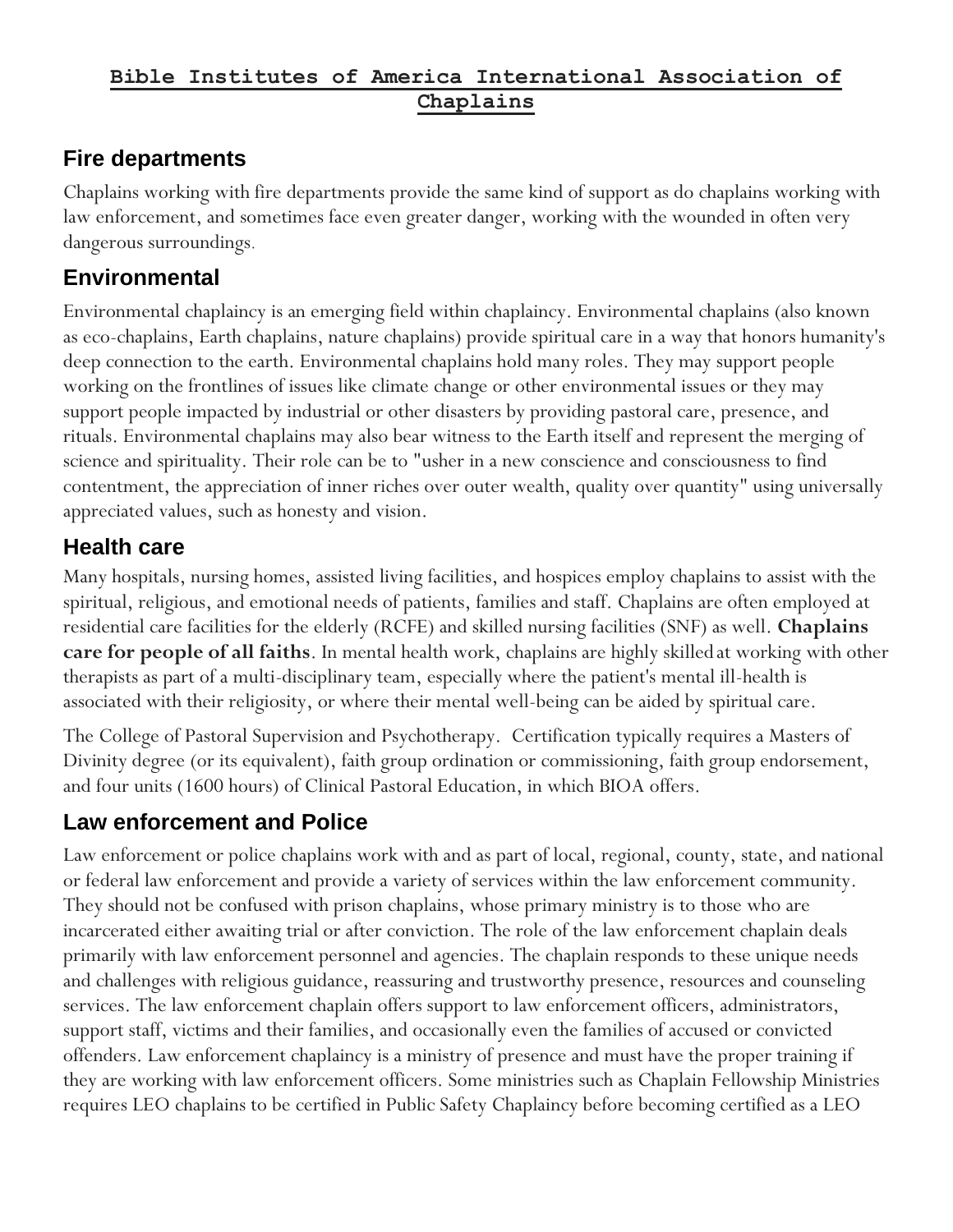chaplain. Most chaplains are uniformed and some may have a rank, they will always wear distinguishing insignia and/or markings to denote their chaplain rather than lawman status.

#### **Military**

Military chaplains provide pastoral, spiritual and emotional support for service personnel, including the conduct of religious services at sea, on bases or in the field.

Chaplains are nominated, appointed, or commissioned in different ways in different countries Religious Program Specialist may be appointed to help alleviate some of the duties bestowed upon chaplains.

At times, the existence of military chaplains has been challenged in countries that have a separation of Church and State.

#### **Music**

Some chaplains use live music as a therapeutic tool. Music can aid in healing, access core faith and emotions, and help to build rapport in the chaplaincy relationship.

Musical bands (especially Christian groups) may bring a chaplain with them to conduct services while they are on tour. There can also be chaplains who minister to concert-goers at [music festivals](https://en.wikipedia.org/wiki/Music_festival)

Muslim chaplains do not use music, as it is forbidden.

#### **Parliamentary**

Some nations, including the United States and the United Kingdom, have chaplains appointed to work with parliamentary bodies, such as the [Chaplain of the United States Senate,](https://en.wikipedia.org/wiki/Chaplain_of_the_United_States_Senate) the [Chaplain of the United](https://en.wikipedia.org/wiki/Chaplain_of_the_United_States_House_of_Representatives)  [States House of Representatives,](https://en.wikipedia.org/wiki/Chaplain_of_the_United_States_House_of_Representatives) and Chaplain to the Speaker of the House of Commons. In addition to opening proceedings with prayer, these chaplains provide pastoral counseling to congressional members, their staffs, and their families; coordinate the scheduling of guest chaplains, who offer opening prayers; arrange and sometimes conduct marriages, memorial services, and funeral services for congress, staff, and their families; and conduct or coordinate religious services, study groups, prayer meetings, holiday programs, and religious education programs, as well.

## **Prison**

Prison chaplains can be a "safety valve, through listening and pro-social intervention" in potentially explosive situations. They also reduce recidivism by linking offenders to positive community resources, and in the work they do to help offenders change their hearts, minds and directions.

#### **Sports**

A sports chaplain provides pastoral care for the sports person and the broader sports community including the [coach,](https://en.wikipedia.org/wiki/Coach_(sport)) [administrators](https://en.wikipedia.org/wiki/Academic_administration) and their families.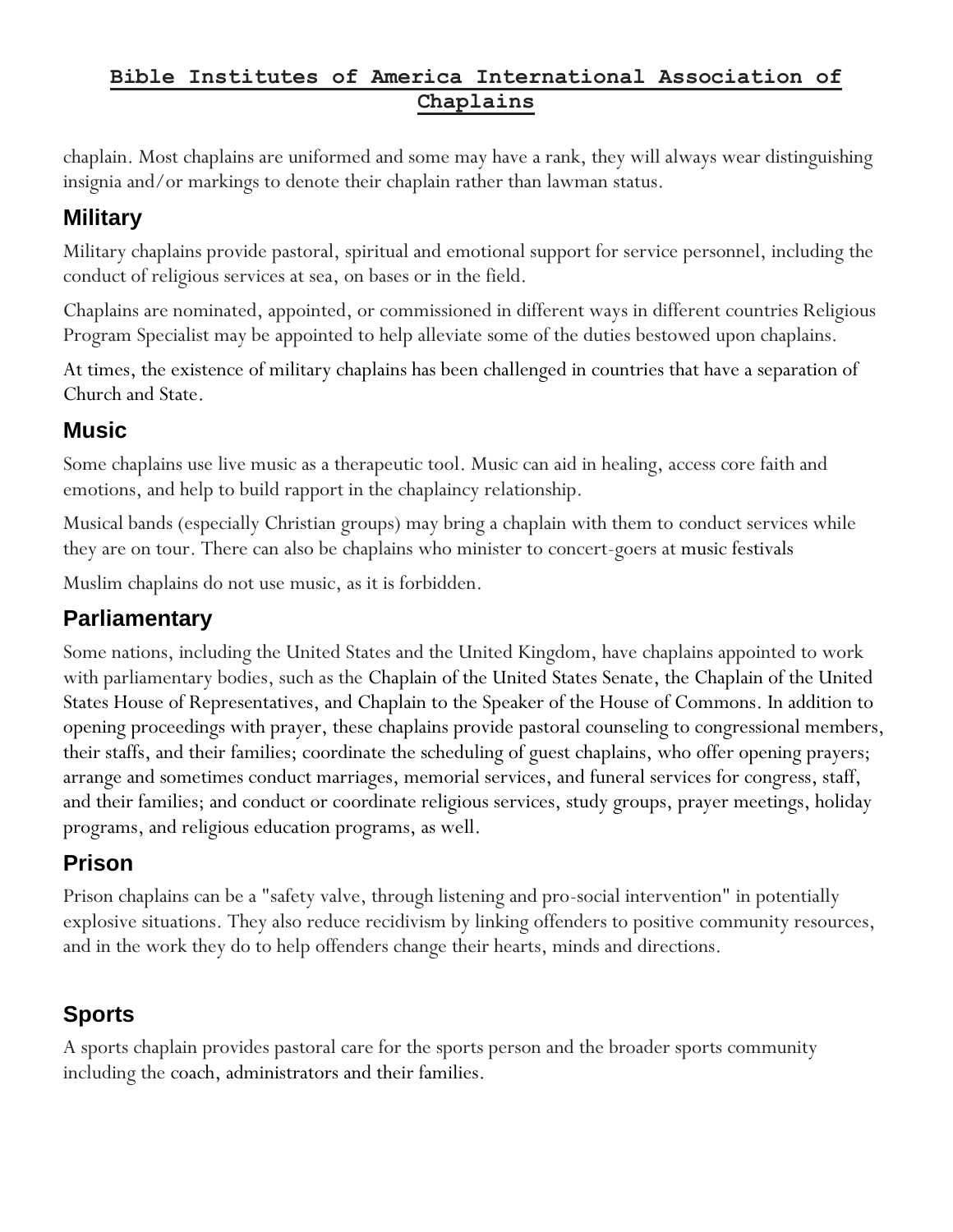Chaplains to sports communities have existed since the middle of the 20th century and have significantly grown in the past 20 years. The [United States,](https://en.wikipedia.org/wiki/United_States) [United Kingdom](https://en.wikipedia.org/wiki/United_Kingdom) and [Australia](https://en.wikipedia.org/wiki/Australia) have well established [Christian](https://en.wikipedia.org/wiki/Christian) sports chaplaincy [ministries.](https://en.wikipedia.org/wiki/Christian_ministry)

### **Animal**

Veterinary chaplains serve people and their animals, ministering with regards to the spirituality associated with animals and their connections with humans. A major function is grief support and prayer. Other services include hospice support while animals are cared for near the end of their lives; support in animal health crises, including at the veterinary hospital; conducting services for animal blessings, naming/adopting ceremonies, and end of life celebration ceremonies. Veterinary chaplains may also offer sermons and spiritual guidance on the human/animal bond and our responsibilities toward animals; and some may visit nursing homes and hospitals with therapeutic animal assistants. Other veterinary chaplains may provide blessings for animal care workers and assist with human/animal communication.

## **Colonial**

A colonial chaplain was appointed to a [colony.](https://en.wikipedia.org/wiki/Colony) The term is commonly used to refer to the chaplain appointed as a non[-military chaplain](https://en.wikipedia.org/wiki/Military_chaplain) to one of the [Crown Colonies](https://en.wikipedia.org/wiki/Crown_Colony) from the late 18th century or early 19th century. .

## **Corporate**

Some businesses, large or small, employ chaplains for their staff and/or clientele. Services provided may include employee assistance and counseling services; wellness seminars; conflict management and mediation; leadership and management development; and trauma/serious incident response. In 2007, 4,000 corporate chaplains were reported to be working in the U.S. with the majority being employees of specialist chaplaincy companies such as Marketplace Chaplains USA<sup>1</sup> and Corporate Chaplains of America In 2014, Marketplace Chaplains USA reported employing over 2,800 chaplains in 44 states and over 960 cities. The organization added an international arm in 2006; Marketplace Chaplains International serves Canada, the U.K., Mexico and Puerto Rico. Capellania Empresarial provides corporate chaplaincy services in Paraguay. Chaplains without Borders has been providing corporate and other chaplaincy services in Australia since 2005.

## **Cruise**

Working on board cruise ships, cruise chaplains provide pastoral and spiritual support to both passengers and crew members. With the co-operation of cruise companies, chaplains normally stay on board for the specific duration of a cruise

# **Domestic**

A domestic chaplain was a chaplain attached to a [noble](https://en.wikipedia.org/wiki/Nobility) [household](https://en.wikipedia.org/wiki/Household) in order to grant the family a degree of self-sufficiency in religion. The chaplain was freed from any obligation to reside in a particular place so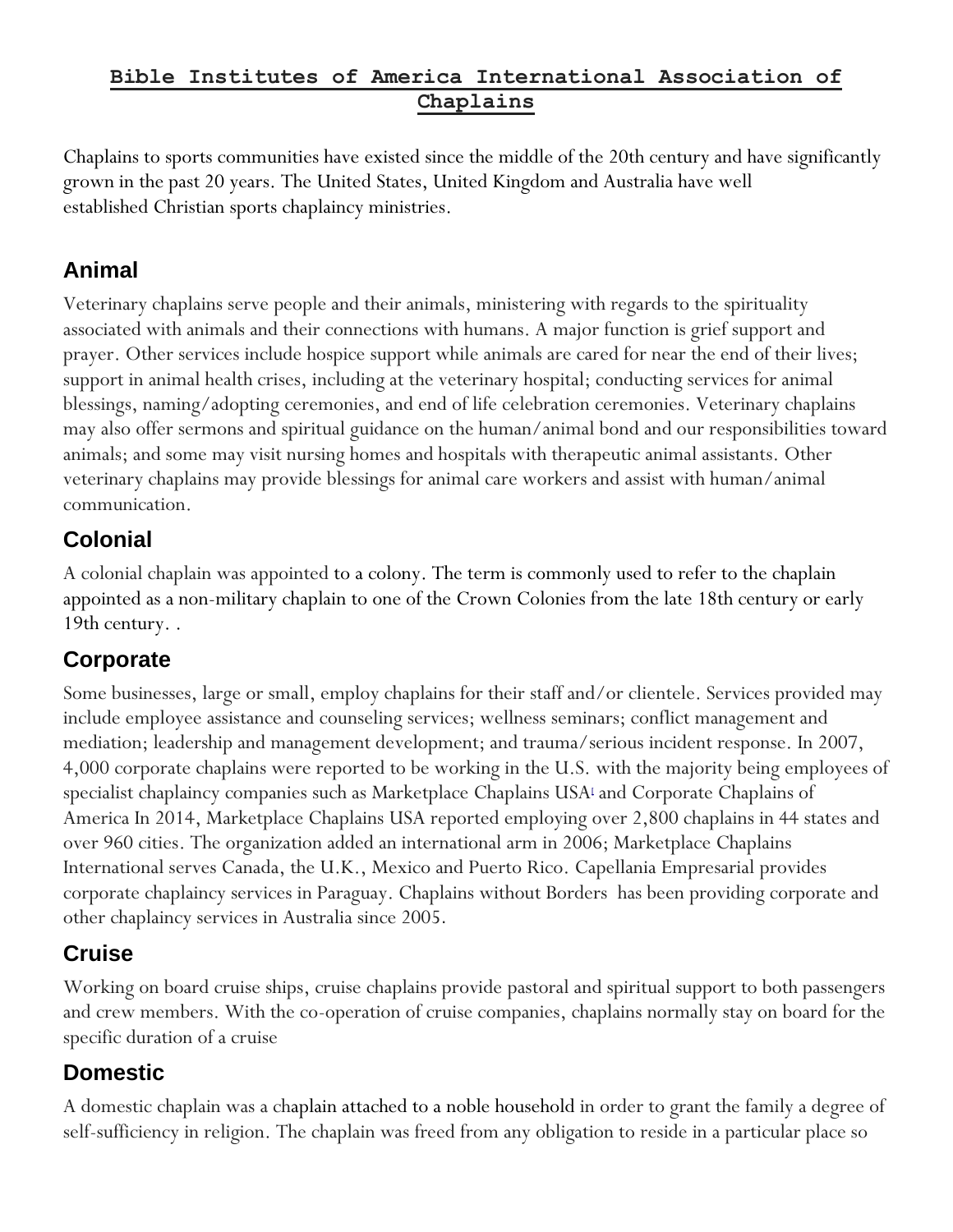could travel with the family, internationally if necessary, and minister to their spiritual needs. Further, the family could appoint a chaplain who reflected their own doctrinal views. Domestic chaplains performed family christenings, funerals and weddings and were able to conduct services in the family's private chapel, excusing the nobility from attending public worship.

There are also chaplains to private clubs, television or radio stations, family, community teams, groups such as <u>[Boys](https://en.wikipedia.org/wiki/Boys_Brigade)</u> and *[Girls Brigade](https://en.wikipedia.org/wiki/Girls_Brigade)* companies and <u>[Scout](https://en.wikipedia.org/wiki/Scouting)</u> troops, airports, cruise ships.

# Requirements:

•Each chaplain-elect will be nominated by an individual, organization, ministry, association, and/or alumni. If chaplain-elect was not nominated, he/she must provide 7 references of various types to BIOAIAC.

•Each chaplain-elect will undergo a background check

•Chaplaincy registration must be completed and submitted before the process begins

•\$1,500.00 U.S. Currency Chaplaincy License and Certification fee must be submitted to BIOAIAC.

•Chaplaincy Exam: (1) Exams are divided into 4 stages (2) 2,000 word dissertation/thesis

•\$300.00 annual association fee must be met each year.

•Annual Gathering of the Chaplains. Location will vary and be announced prior to the date.

•Each Chaplain will receive each of the following items:

-Sports Jacket w/ BIOA Logo, chaplain, and name

-Badge with leather holder

-License w/ cover (11x17 and 8.5x11)(Purchased by the Student)

•There will be three(3) Commencement Ceremonies each calendar school year.

•Acceptable Payment Methods:

-Pay by invoice: BIOA Dept. of Financial Affairs will send out an invoice

-Cashier's Check: to be mailed to Bible Institutes of America (318 Harris Avenue, Raeford, NC 28376)

-Paypal: [Bibleinstitutesofamerica@gmail.com](mailto:Bibleinstitutesofamerica@gmail.com)